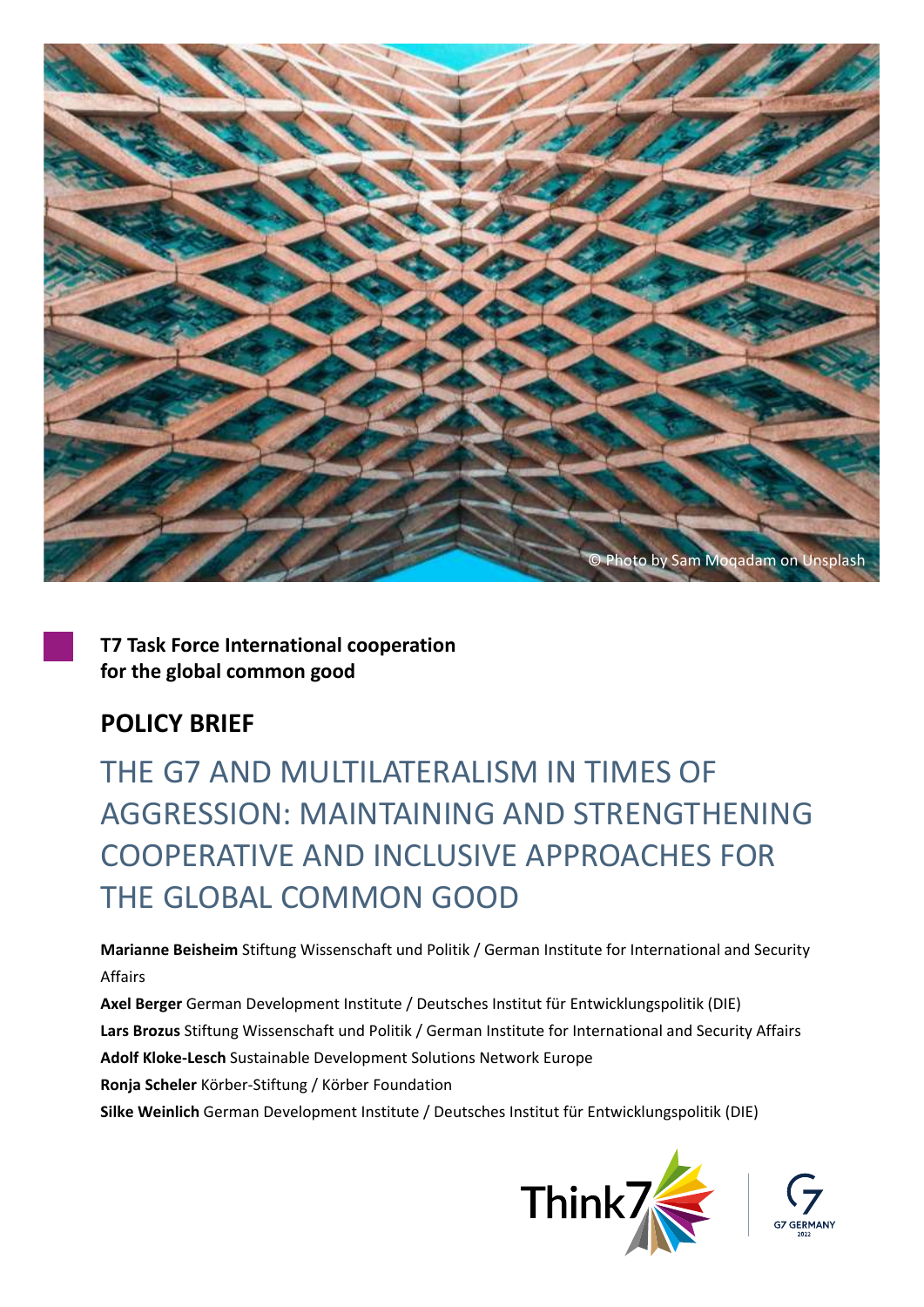# Abstract

 **stick to the five priority areas rolled out by the German Presidency – sustainable planet, economic President Putin's aggression against Ukraine is, in the first place, a disaster for the people of Ukraine. At the same time, it is an attack on peace and security, international law, and a cooperative world order. Russia's war in many ways also jeopardizes the efforts to maintain and strengthen other global public goods and to address humanity's common and collective challenges, which have been growing over the past years with a steep rise during the ongoing pandemic. It will also affect international forums that are needed to facilitate cooperative action. Other concerns and the concerns of others are in danger of being massively overshadowed – to the detriment of global solidarity in times of aggression. Preventing this is a core task of the G7 in 2022. The G7 under the German Presidency should position itself in a way that responds to Russia's aggression without throwing its medium- and long-term priority agenda overboard as the addressed challenges remain equally pressing. While the summit and the ministers' meetings will very likely show a strong focus on the response to Russia's invasion of Ukraine, the G7 should overall stability and transformation, healthy lives, investment in a better future and stronger together. It should at the same time supplement, adapt, and link them to the evolving situation and necessities, including by supporting measures that address the negative economic and social impacts of the war and the sanctions on third countries. When implementing its policy initiatives, we recommend that the G7 takes an extra effort and invests its political and economic clout in intensified international cooperation for the global common good. The G7 should do so by linking up its activities with other partners, by bolstering inclusive global governance institutions, and through tethering plurilateral and multi-stakeholder formats to a strengthened United Nations and other multilateral organisations.** 

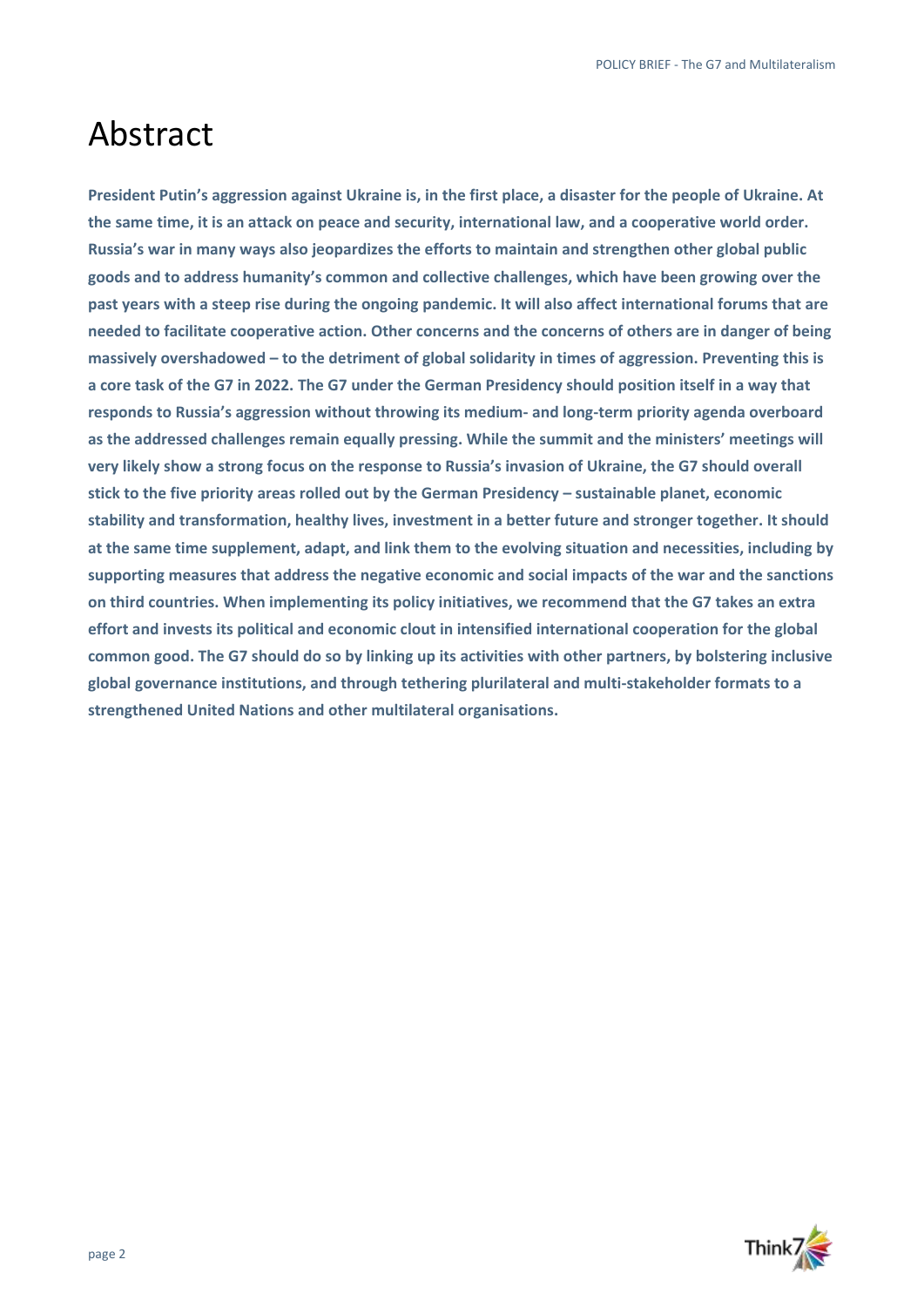# Challenge

 for multilateral structures, be it UN processes, the World Trade Organization (WTO) or the G20, all of which President Putin's aggression against Ukraine is, in the first place, a disaster for the people of Ukraine – and also for many others not directly involved in the war. It is an attack on the global public goods of peace and security, international law, and a cooperative world order. Its immediate and mid-term consequences augur ill for multilateral efforts to maintain and strengthen other global public goods and address humanity's common and collective challenges, from halting climate change to overcoming the pandemic and its socio-economic aftermath to ending poverty and building equitable societies. After all, Putin's Russia, alone or with a small number of 'like-minded' states, may be able to throw a spanner in the works of multilateral diplomacy and the international cooperation architecture. Putin openly displayed his disregard for the United Nations (UN), the UN Charta, and UN Secretary-General Guterres. At the moment of writing, it seems impossible to foresee how disruptive and polarizing the Russian aggression will turn out Russia is a member to. Russia's withdrawal from the Council of Europe, pre-empting a vote by the organisation to expel it, is a case in point. Whether other institutions will follow suit is still up in the air.<sup>1</sup> The emergency meeting of the UN General Assembly on 2 March 2022 made very clear that the large majority of states stands united against Putin's blatant breach of international law. 2 There are, however, also voices that speak of double standards vis-a-vis other crises or question economic and other sanctions.<sup>3</sup> As of today, it seems plausible that multilateral processes will be negatively affected, from climate change or trade negotiations to the ongoing discussion of the UN General Assembly about how to future-proof the UN in the context of its 75<sup>th</sup> anniversary and the Secretary-General's proposals in his report "Our Common" Agenda".<sup>4</sup> An immediate end of the aggression and, a return to peaceful conflict resolution is crucial for allowing effective global collective action to address pressing transnational challenges. Already before the invasion of Ukraine, existing multilateral governance structures seemed too ponderous to keep pace with the challenges and a fast-changing international environment. There is great danger that the Russian aggression and the necessity to respond will further polarise international relations and also takes away political attention as well as political and economic capital from addressing humanity's common and collective problems with the urgency they deserve.

The G7 under the German Presidency needs to position itself in a way that helps maintaining and strengthening cooperative and inclusive approaches for the global common good despite the security crisis in Europe. Club governance has long been heralded as a remedy to cumbersome, albeit more inclusive governance structures because of its perceived agility and efficiency. The G7 is a prime example as a group of wealthy and powerful states, proclaiming to be united by a common values base. Due to their narrow membership and therefore limited legitimacy, however, it has been questioned how clubs like the G7 benefit the international system at large. Especially in light of the Russian aggression against Ukraine, the G7 must not make the mistake of misinterpreting itself as the apex of the international community. Instead, now more than ever it is important that the G7 puts its future activities to the service of reinvigorating inclusive forms of multilateralism, for them to be able to better deal with global crises.<sup>5</sup> Mutual global solidarity in times of a severe crisis in Europe critically depends on how other concerns and the concerns of others are listened to and addressed by the G7, in particular as the negative socio-

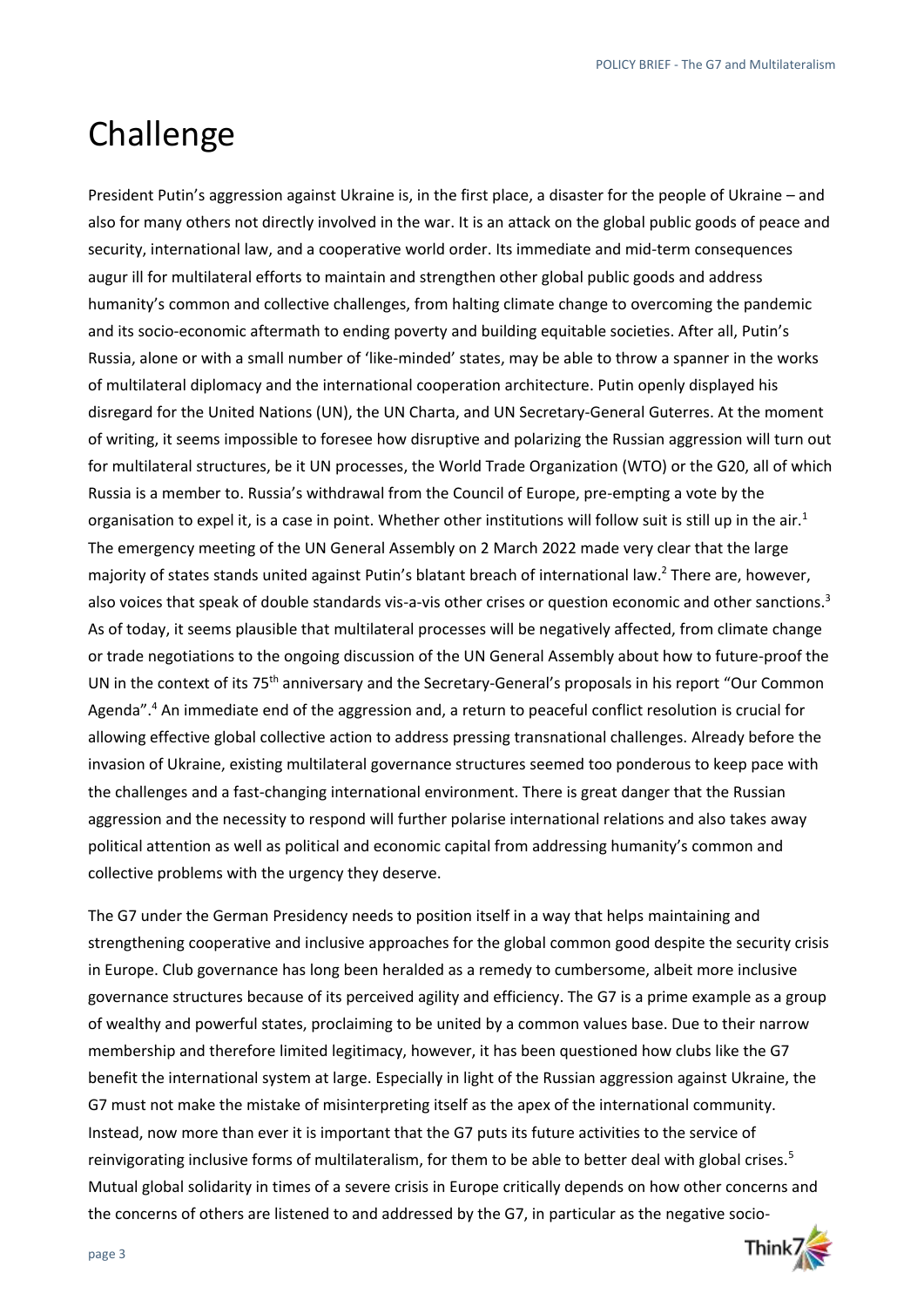economic repercussions of the crisis in Europe on the poorer parts of the world are very likely to become significant.

# Proposals

 those global problems which now risk falling behind on national and international lists of priorities. To this Although the G7 would be ill advised if it turned itself into a key player in the field of security, it undoubtedly should formulate a firm response to the aggression and address the impact of the crisis on others. In parallel, it is crucial that the G7 maintains and strengthens multilateral approaches to solving end, the G7 should stick to the medium- and long-term priority areas rolled out by the German Presidency (sustainable planet, economic stability and transformation, healthy lives, investment in a better future and stronger together) while supplementing, adapting, and linking them according to the evolving situation and necessities, including by supporting measures that address the negative economic and social impacts of the war and the sanctions on third countries. Against this backdrop, we present two broad proposals and specify their implementation in the following section:

## *1) Invest in multilateral cooperation and strengthen inclusive global governance institutions*

The German G7 Presidency of 2022 vowed "to further strengthen the G7's responsibility for the global common good and, to this end, to be open to cooperating with all partners, especially within the framework of the United Nations and the G20, on the basis of a fair and rules-based multilateralism".6 Only by sticking to this commitment in both form and substance, the G7 will be able to help maintaining and strengthening the global solidarity with Ukraine and its people.

When pushing for solutions to global challenges, the G7 should invest its political and economic clout in intensifying international cooperation for the global common good and link up its activities across the priority areas with multilateral institutions and other partners. The G7 should strongly support the Indonesian G20 Presidency<sup>7</sup> and its leitmotif "Recover together, recover stronger". As a values-based group that feels on the right side of history today, the G7 should not rely too much on its moral high ground but actively reach out to other countries. The Alliance for Multilateralism could be a promising platform for such an outreach as it represents a highly diverse spectrum of countries that is bound together by a shared belief in effective multilateralism and a rules-based international order. The unifying momentum of the crisis needs to be strengthened by underpinning it with intensified cooperation beyond the security realm in other fields of major concern to partners.

#### *2) Improve plurilateral and multi-stakeholder formats*

Plurilateral and multi-stakeholder initiatives, in particular partnerships with non-governmental stakeholders, might be needed more than ever, now that UN and other multilateral processes could be obstructed once again. With a view to plurilateral formats, the WTO, for example, initiated a reform

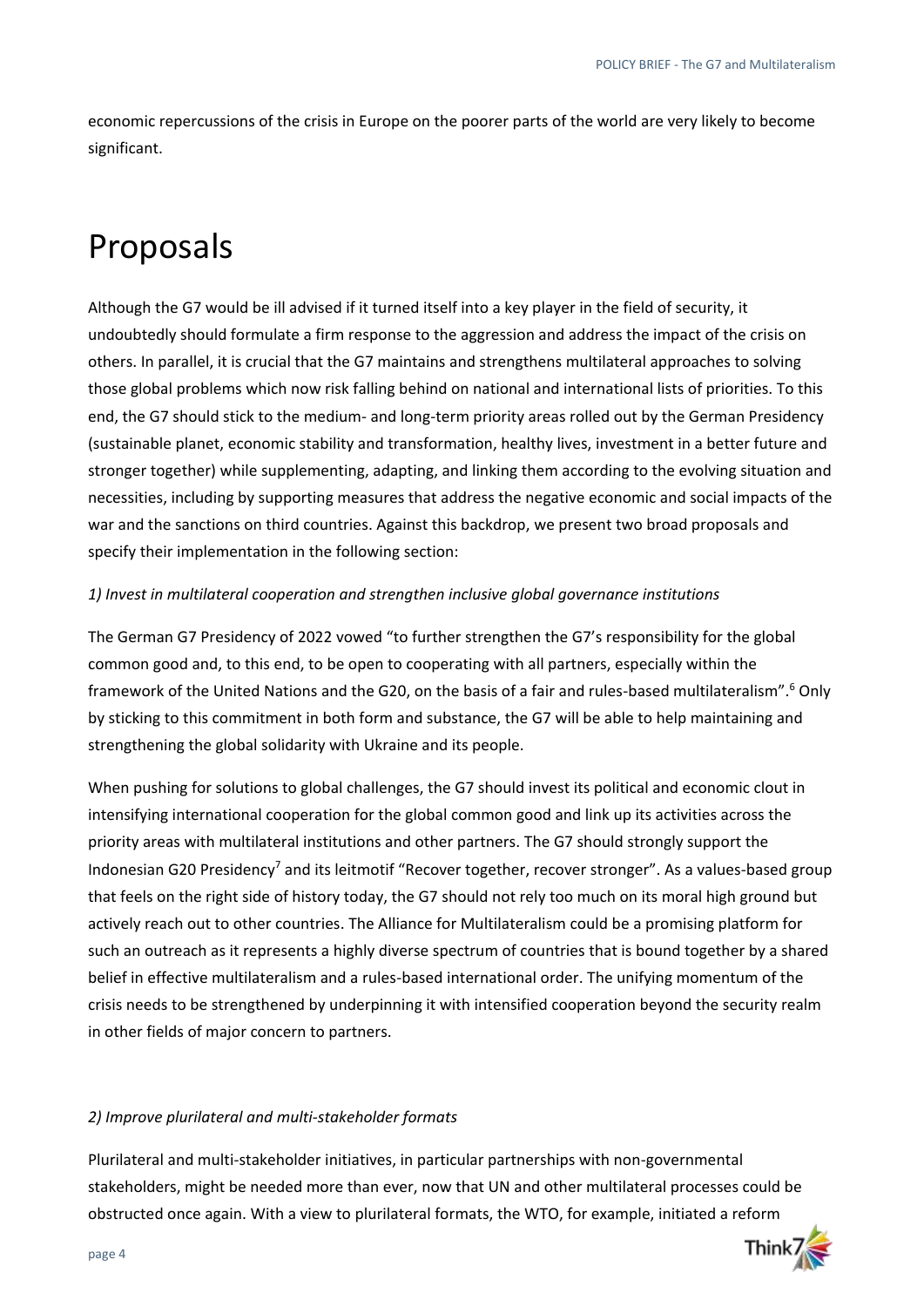process that focused on so called Joint Statement Initiatives that allowed sub-groups of members to launch plurilateral negotiations in specific areas (e-commerce, investment and services). This agenda and the upcoming Ministerial Conference in summer could however be jeopardised by discussions to revoke Russia's most-favoured nation (MFN) status. Regarding multi-stakeholder initiatives, both the G7 Presidency's programme and the UN Secretary General's report "Our Common Agenda" are opting for pioneer projects and partnerships with non-governmental stakeholders, referring to the COVAX vaccination initiative or the G7 initiative for infrastructure projects in poorer countries. The G7 Presidency highlights that private stakeholders should be increasingly involved, especially when it comes to financing global public goods. At the same time, even though many UN member states support these advances, there is no broad agreement for pursuing stronger partnerships with non-state actors not least because of legitimacy and sovereignty concerns.<sup>8</sup> For such initiatives to have relevant impact, however, they need the broad support by as many countries and societies across the globe as possible.<sup>9</sup> The Secretary-General's report "Our Common Agenda" may provide an important opening as the Secretary-General advocates for a greater use of these formats in order to implement global goals, most notably those of the 2030 Agenda for Sustainable Development and the Paris Climate Agreement. For the G7, this means that it should reach out to the UN in its efforts to promote multi-stakeholder partnerships.

# Implementations

To implement the two broader proposals, we specify a number of concrete recommendations in the following:

*Ad Proposal 1) Invest in international cooperation and strengthen inclusive global governance institutions* 

#### *Recommendation: Invest in making the UN future-proof*

 and future generations, and bringing key players together quickly in the event of the outbreak of new crises Investments in a better future are a priority of the UN Secretary-General's recent report "Our Common Agenda". Given its central role for rules-based multilateralism, the UN has a special role to play. Proposals aim at enabling it to respond faster to future transnational crises and to do so in a more inclusive and just manner. Developing greater strategic foresight,<sup>10</sup> taking increased account of the interests of young people – these are the Secretary General's ambitious proposals for placing the UN further into the centre of global problem-solving. The G7 committed in the Cornwall Consensus<sup>11</sup> in 2021 to make crisis management more effective and fairer in future. This year, the G7 should discuss the role of the UN in this.<sup>12</sup> UN member states are divided when it comes to the associated increase in authority and knowledge for the UN that would go hand in hand with these measures. The issue of upgrading the UN is also contested within the G7 due to concerns about effectiveness and sovereignty, as well as given the influence of states such as China and Russia within the intergovernmental negotiations and the international bureaucracy. Nonetheless, since the G7 and the UN Secretary General have common interests with regard to major concerns for the future, the group should support the targeted development of the UN's strategic capacities, and do so

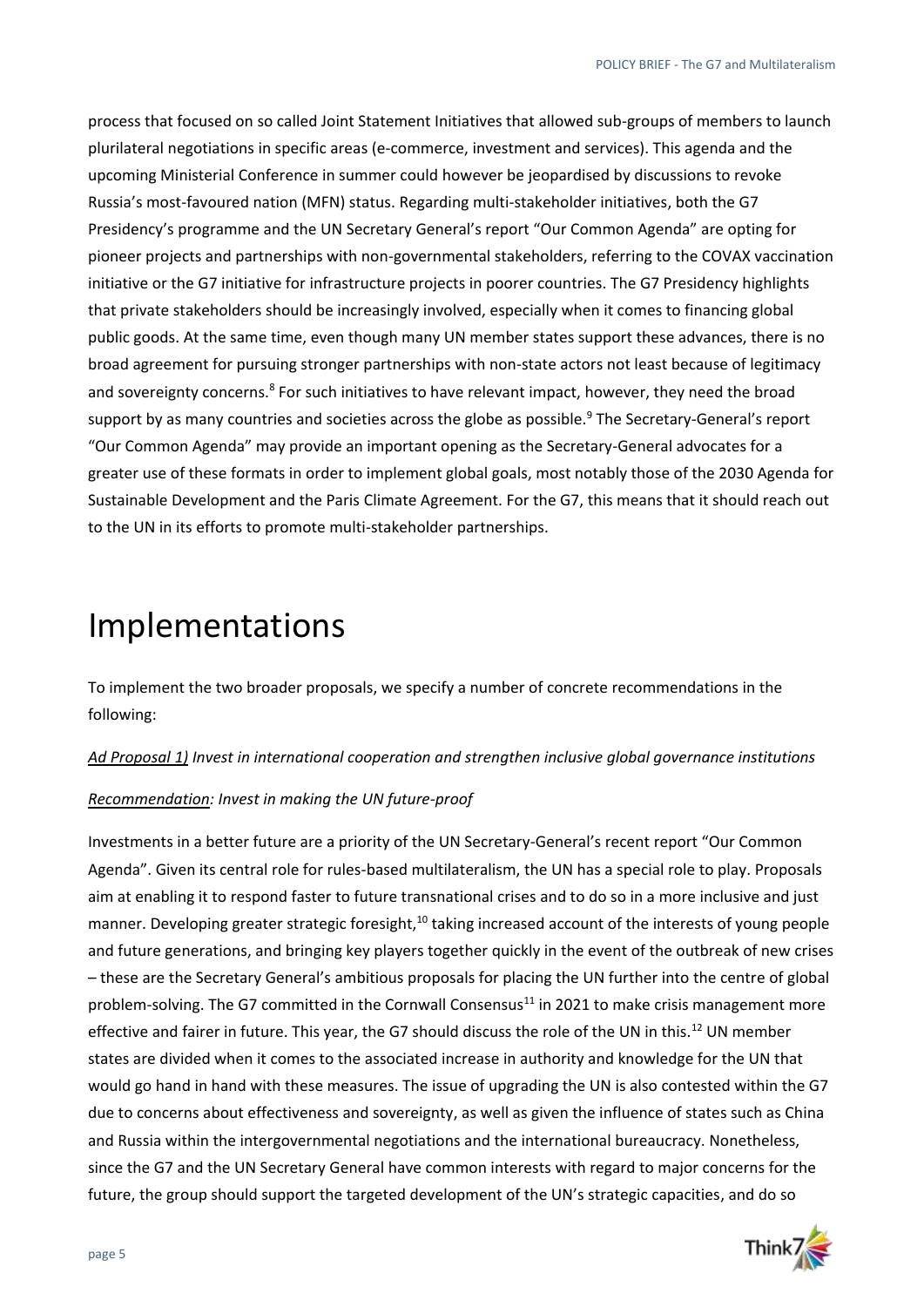politically and financially.<sup>13</sup> The G7 could agree early on which proposals they want to support with a view to the 'Summit of the Future' planned to take place during the UN General Assembly's high-level week in September 2023. They could raise the level of ambition within their groups at the UN and beyond.

#### *Recommendation: Invest in WTO reform*

The global trade system is threatened at a fundamental level, with ongoing trade wars and surging protectionism as well as a global pandemic that has fuelled the weaponisation of interdependencies in the trade realm. Amid this dismal background, WTO reform has dragged on for years, with little success in sight. The impact of the war in Ukraine and the ensuing economic and financial sanctions on global trade can only be guessed at present. Furthermore, the revoking of Russia's MFN status by the G7, which would lead to higher tariffs on Russian products, risks to intensify controversies and deepen existing trenches among WTO members. Any reform efforts need to be linked to the objectives of the Paris Climate Agreement and the 2030 Agenda for Sustainable Development and vice versa. The controversial discussion on a European carbon border adjustment tax<sup>14</sup> and its potential conflict with the global trade regime are a case in point. The link to sustainability issues intended by the G7 is commendable and aligns with the 'green transformation' as a golden thread of the priorities of the Germany Presidency.

The G7's approach to WTO reform should hence be two-fold: First, its members should put their weight behind holding the WTO Ministerial Conference in summer 2022 that had to be postponed because of the ongoing pandemic. A number of urgent issues require immediate attention by WTO Members – including the use of trade policy to tackle the COVID-19 pandemic, the conclusion of the negotiations on fisheries subsidies and trade-related reactions to Russia's invasion in Ukraine – and the G7 should commit to supporting a successful Ministerial Conference.<sup>15</sup> This way, G7 countries can demonstrate that they are serious about WTO reform and blow some fresh air in to a process that seems to have come to a halt. Second, the G7 should support plurilateral approaches, the so called Joint Statement Initiatives, that take into account not only the interests of industrialized countries but also of the developing world to make sure the (updated) global trade system is not only robust but also inclusive. The negotiations on an Investment Facilitation for Development, promoted mainly by developing countries, is a promising example in this respect as it includes substantive rules promoting sustainable development and aims at strengthening developing countries' capacities to effectively implement the agreements they have signed.

#### *Recommendation: Invest in equitable recovery and global solidarity in times of crises*

The Presidency pledges to safeguard economic recovery and financial stability in the aftermath of the COVID pandemic. Whatever shape the initiatives will take, it will be essential that the G7 reaches out to partners beyond the narrow confines of its industrialized countries' club. After all, recovery from the COVID crisis is proceeding at strikingly different pace, with many poorer countries still far behind. The G7 must not forget that developing countries only can deploy fractions compared to what the members of the G7 can mobilize to boost their economies. Ignoring this unequal playing field runs the risk of a "two-track recovery", as global institutions like the World Bank and the International Monetary Fund (IMF) have warned.

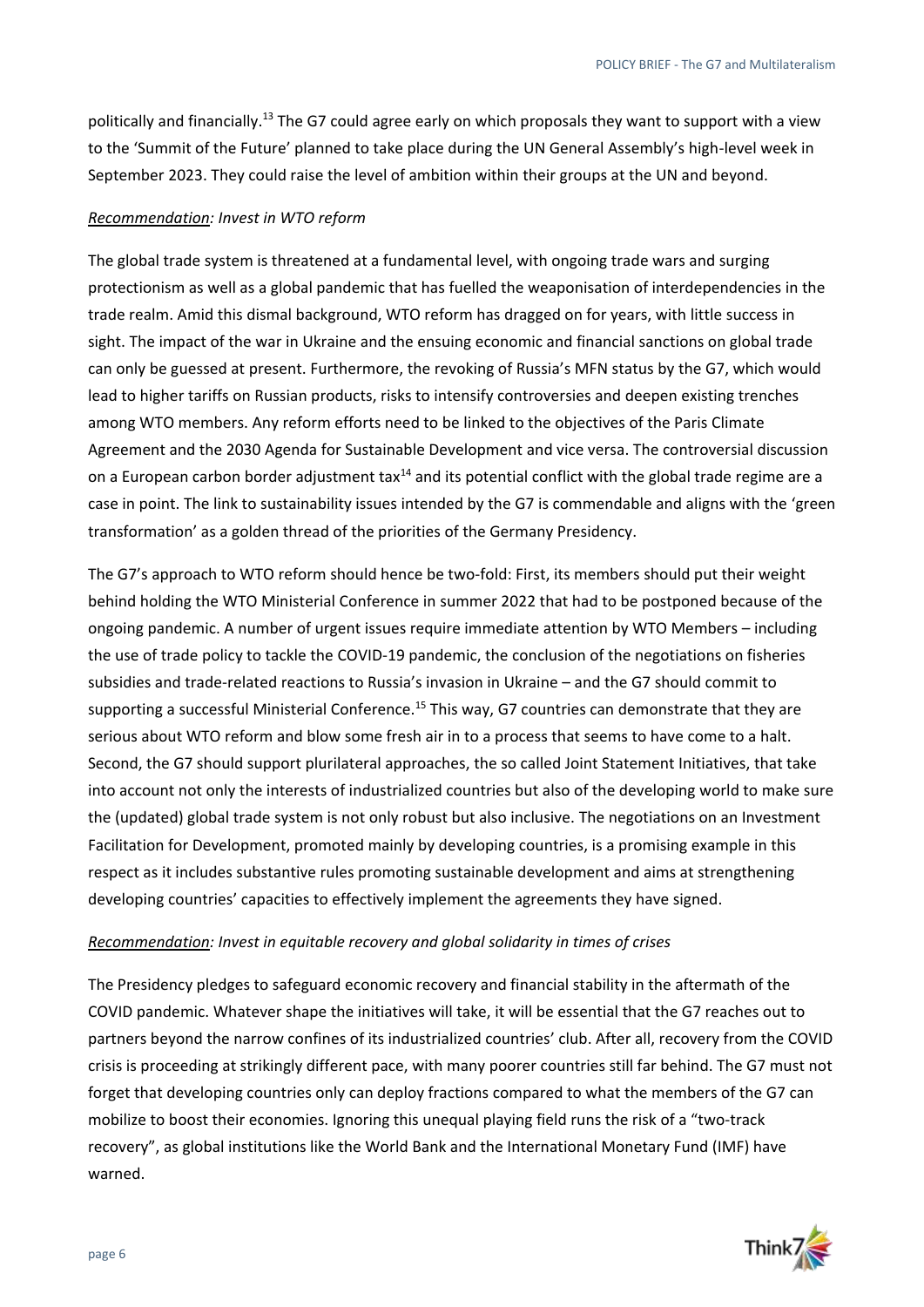The Russian war against Ukraine will likely lead to an even more challenging environment for many countries, from rising food and energy prices to disrupted value chains to the effects of economic and financial sanctions. In particular, if interest rates are raised in the US and the EU to tame inflationary pressure, this will lead to a further worsening of the debt situation in many developing countries. The G7 should therefore put a strong emphasis, inter alia, on helping developing countries to overcome their immediate challenges to service their debt by orchestrating a debt relief that also involves private creditors and China. Coordination with the G20 seems advisable in this context.

 should be used to reap synergies and avoid duplication. For example, the UN Secretary General has Furthermore, the G7 should make sure that economic and financial sanctions are designed in a way that capitalises on the strengths and rules of multilateral institutions instead of undermining them, and minimises negative impacts on third countries. We recommend that efforts of economic recovery and crisis response need to be closely tied to wider transformations in the economic systems towards more sustainable and socially just practices. Meaningful links to multilateral and multi-stakeholder initiatives established a 'Global Crisis Response Group on Food, Energy and Finance' in the UN Secretariat. He started consulting with Member States willing to champion the actions needed to carry forward a global emergency response in those areas. The G7 countries should coordinate their response to this. The G7 Presidency itself mentions the EU's Global Gateway initiative and the G20's Compact with Africa, without however spelling out how it seeks to tie into these initiatives. It is important not to create yet another competing or overlapping response to the Chinese Belt and Road Initiative (BRI), but rather to complement and support existing initiatives like the ones above in a meaningful way.

#### *Recommendation: Invest in digital cooperation*

 extend beyond the richer world. As industrialized countries and hubs for (digital) innovation, the G7 can The G7's focus on "digital progress in an inclusive global order" offers great potential to tie into related activities at UN level, most notably on the Secretary-General's High-level Panel on Digital Cooperation led by Melinda Gates and Jack Ma<sup>16</sup> including the subsequent Roadmap for Digital Cooperation<sup>17</sup> as well as the section on "Improving Digital Cooperation" of the report on "Our Common Agenda". All these documents expose striking similarities with the objectives of the G7 presidency, including the focus on achieving digital equality, the protection of digital rights, and creating an effective and values-based global digital order.<sup>18</sup> Especially on the latter point, dense collaboration with like-minded partners seems more promising whereas issues-based cooperation, e.g. on cybercrime or (digital) economic development, must by nature be pursued in a more inclusive setting.<sup>19</sup> Tying the G7's efforts to the global level seems mutually beneficial: their initiatives will gain legitimacy and in turn become more sustainable if linked with procedures that make precedents in developing digital standards. At the same time, they should create momentum for more inclusive efforts, for more integration of the Global South<sup>20</sup>, and for further developing international multi-stakeholder governance (for example the Internet Corporation for Assigned Names and Numbers or the Internet Governance Forum).

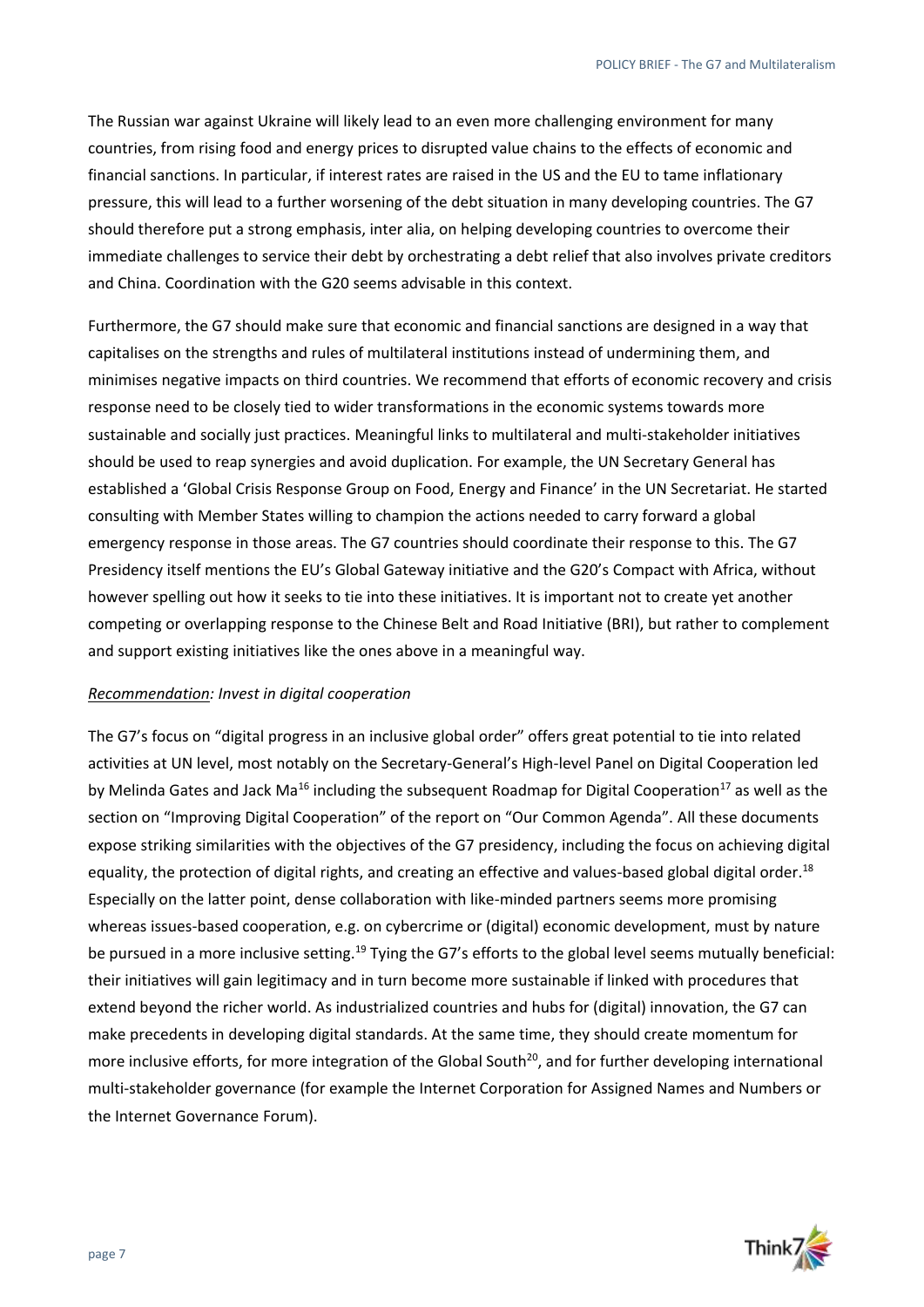### *Recommendation: Re-initiate discussion about Security Council reform*

 initiative might develop momentum, particularly if it is carefully connected to other players and more Amid the ongoing war in Ukraine, there is already a lively debate on how the UN's core institutions will be affected by the crisis. The UN General Assembly should remain the place where states can talk to each other in the last [resort.](https://resort.21)<sup>21</sup> The inability of the Security Council to condemn Russia's aggression against Ukraine, however, once again highlighted the urgent need for reforming this body. The vast majority of UN member states agrees: If the Security Council is to retain authority and legitimacy, both its composition as well as its working methods have to be adapted to the realities of the 21st century. For roughly two decades, the G4 (Brazil, Germany, India and Japan, spanning G7, G20 and BRICS) have been active in developing proposals for Security Council reforms that would increase participation, particularly by developing countries, political diversity and the capacity of the UN system to address global problems more effectively. These reform initiatives have not been successful so far, due to opposition from the Council's permanent five members and divisions among member states about who should be elevated to which status in the UNSC. The G7 could serve as a platform for re-evaluating UNSC reform proposals in light of the Council's obvious failings. By reaching out to the G20 countries that are open to UNSC reform, such an procedural ideas on reforming working methods.

## *Ad Proposal 2) Improve plurilateral and multi-stakeholder formats*

#### *Recommendation: Making the Climate Club effective and legitimate*

Making use of partnerships in plurilateral formats is also essential for the Presidency's first priority: Under the heading "A sustainable planet" the G7 Presidency emphasizes the creation of "strong [alliances".](https://alliances�.22)22 The alliance spelled out most clearly is the foundation of a climate club<sup>23</sup> with the aim of advancing the implementation of the Paris Climate Agreement, for instance by agreeing on uniform standards for  $CO<sub>2</sub>$ emissions and pricing or by supporting countries that implement ambitious climate protection measures. The expected turmoil on the gas market notwithstanding, advances in combatting climate change are too urgent to be left for later. For the success of this climate club, it will be essential that the G7 takes its own pledge about "creating strong alliances" seriously. The club needs to be open to partners from outside the G7, from poorer to richer countries, particularly emerging economies, $^{24}$  and also non-state and sub-state actors that pledge towards achieving the Paris Goals. We strongly recommend that these partners should be invited early in the conceptualization phase. Otherwise, the climate club runs the risk of becoming a climate bloc.<sup>25</sup>

## *Recommendation: Booster COVAX*

 the initiative has been limited. More than two years into the pandemic, COVAX still struggles to secure As pledged in the Presidency's programme, the G7 must contribute to the further vaccine rollout in order to achieve – or at least come closer to – the World Health Organization's (WHO) goal of vaccinating 70 per cent of the population by mid-2022. The reference to the multi-stakeholder ACT Accelerator including COVAX, its vaccination component, seems an obvious and useful step in this regard. Thus far, the success of

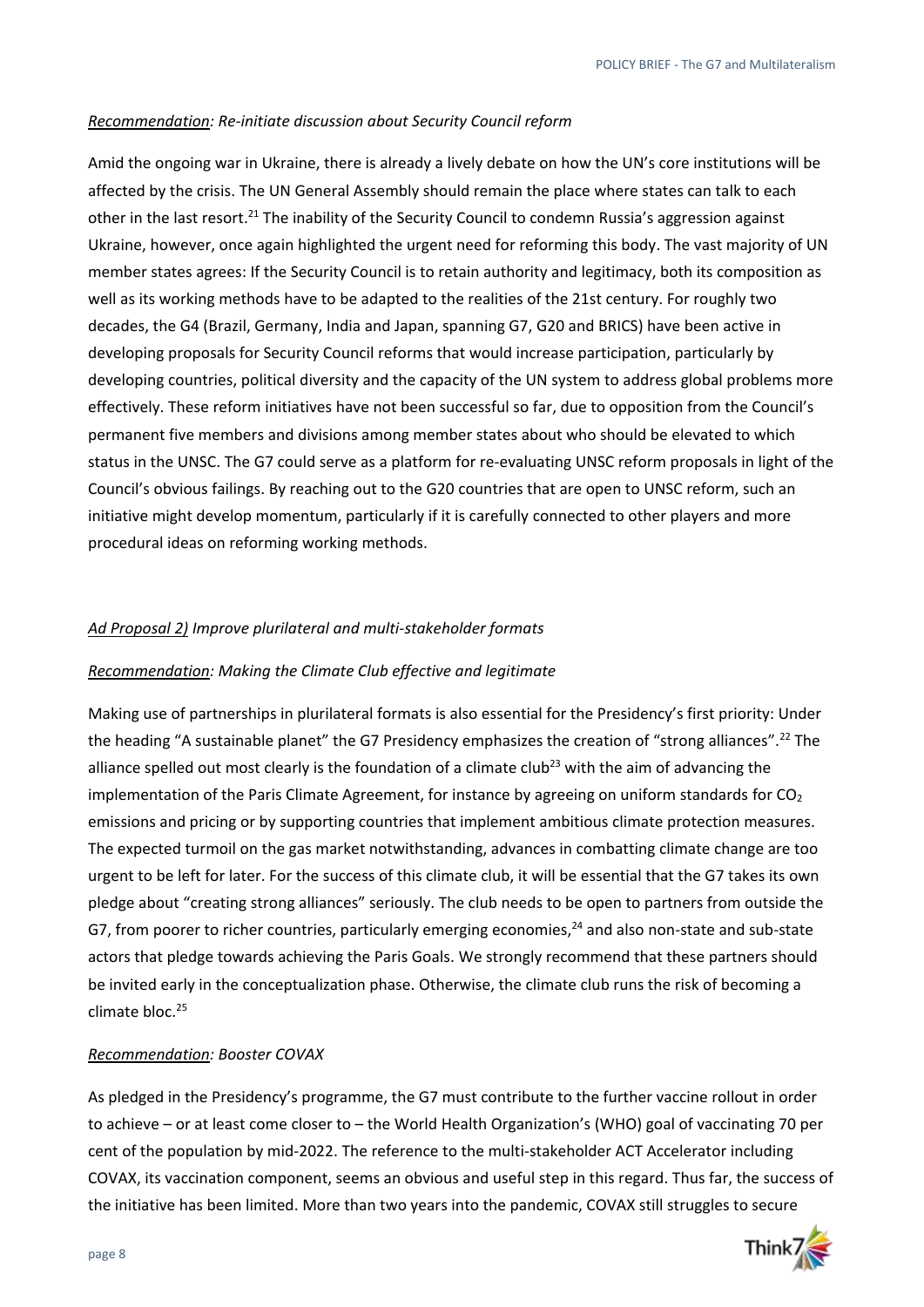funding and to live up to its promise of providing vaccines for the whole world. As of today, only 10 percent of the population in low-income countries have received at least one vaccine shot, compared to 77 per cent in the industrialised world.<sup>26</sup> The G7's words will be measured against its members' deeds here, i.e. whether wealthy countries will significantly ramp up their contributions to the ACT Accelerator to close the vaccination gap between the developed and the developing world.<sup>27</sup> This includes the challenge to strengthen health systems so that vaccinations can actually be delivered. The G7 should also take seriously the criticism by the UN's Economic and Social Council that called for technology transfers and amendments to the property rights regime for closing the vaccine gap in a more sustainable manner.<sup>28</sup>

### *Recommendation: Activate the Alliance for Multilateralism*

Informal networks of countries that support effective global cooperation based on the rule of law, the UN Charter, and international law can serve as important complements to more institutionalized governance clubs such as the G7 or G20. The *Alliance for Multilateralism* is such a network. The partners within the Alliance share the conviction that global problems can only be tackled by the broadest cooperation possible, including all those concerned by these problems (stakeholders) as well as all those responsible for addressing the problems politically. Initiated in 2019 by France and Germany together with Canada, Mexico, Chile, Singapore and Ghana at the opening of the 74<sup>th</sup> UNGA, the network serves as a hub: Likeminded countries and non-governmental stakeholders in varying cross-regional constellations rally around specific action areas, with a focus on achieving concrete policy outcomes. The G7 could pledge support for existing or new initiatives in the seven action areas of the Alliance (human rights, international law/accountability, disarmament and arms control, cyberspace, global public goods, climate, and strengthening [institutions\).](https://institutions).29) 29

## *Recommendation*: *Carefully navigate the interrelation and interlinkages between the G7 and the G20*

The G7 would be well advised to strongly support the Indonesian G20 Presidency and its leitmotif "Recover together, recover stronger". In this context it is particularly relevant to carefully navigate the interrelation and interlinkages between the G7 and the G20. It is crucial to muster diplomatic efforts not only to neutralize a destructive role of Russia in the group but also to constructively engage the other G20 countries in the many G20 work streams throughout the year. Thereby the G20 could also help shift the political dynamics in relations with China, leading to professionalise relations, foster mutual respect and priority on results, amidst all (necessary) divergent [positions.](https://positions.30) 30 The G20 must not become a collateral damage of the Russian war in Ukraine, also with a view of the incoming Indian (2023), Brazilian (2024) and South African (2025) Presidencies.

## *Recommendation: Support an effective UN hub for partnerships*

The G7 Presidency pledges to intensify cooperation with private actors in meeting its goals. It would be useful for the G7 to tether its respective initiatives to the UN system institutionally. This could address existing criticisms and garner broader support. To avoid "blue-washing", however, the UN would need to credibly ensure that these and other multi-stakeholder partnerships meet human rights standards, are transparent in their design, monitored on an ongoing basis, and further developed in line with the needs of the target groups. By subjecting partnerships to this kind of quality control, the UN could strengthen its

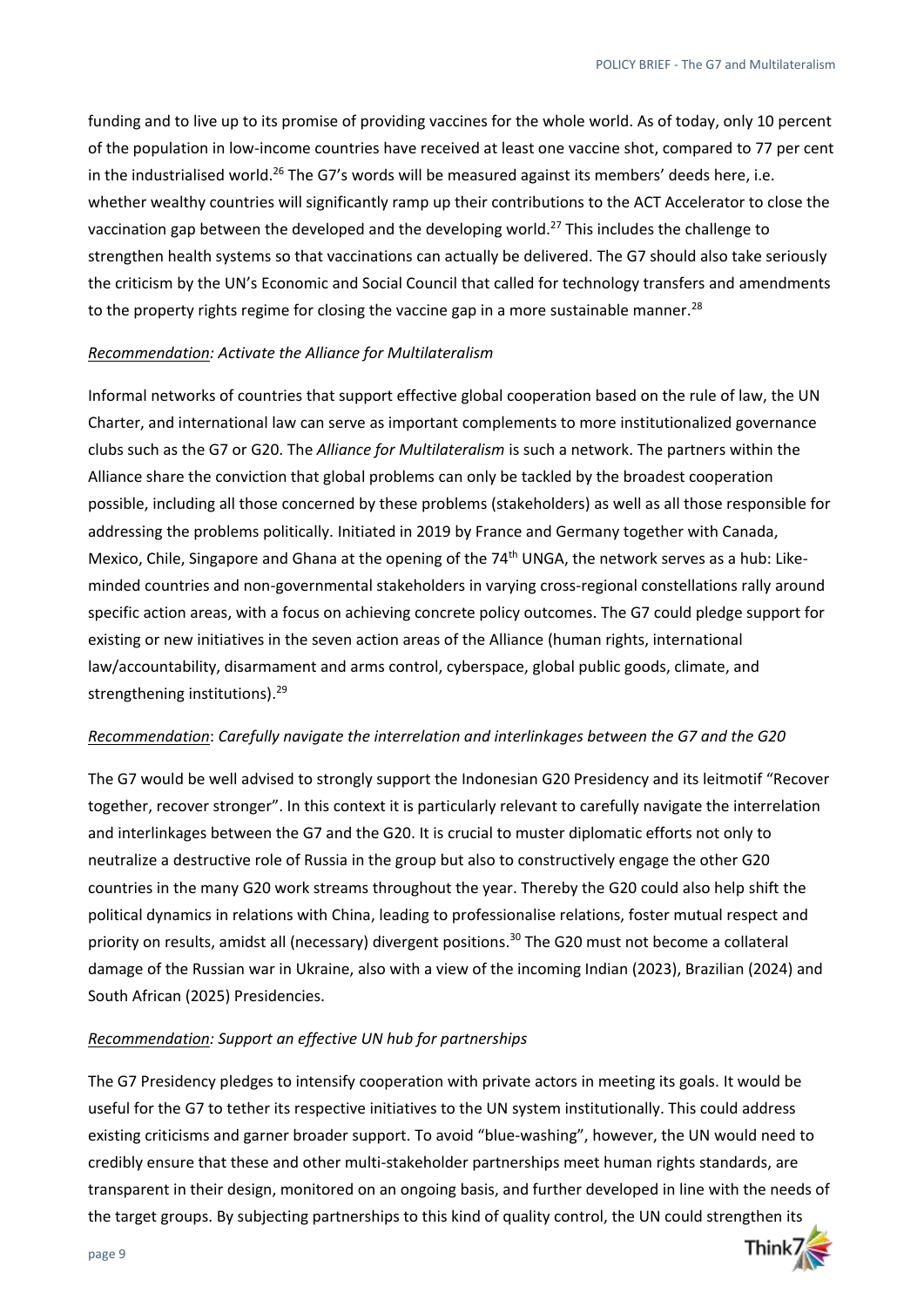central role in fostering pro-active global governance and more countries would gain ownership. As the existing UN Office for Partnerships is currently not in a position to carry out the aforementioned tasks,<sup>31</sup> the G7 should support, as proposed in the "Our Common Agenda" report, the development of an effective UN hub for partnerships and, as a good example, link its own initiatives through this hub.

#### **Stronger together**

It is understandable that Russia's war in Ukraine currently dominates public opinion and policymaking (not only) in G7 countries. After the COVID-19 pandemic, yet another situation is now arising in which the G7 countries are responding with a "whatever it takes" approach to a crisis that primarily directly affects them. However, other concerns and the concerns of others are in danger of being massively overshadowed (even though many of them are exacerbated by the current situation) – to the detriment of global solidarity in times of aggression. Preventing this from happening is a core task of the G7 in 2022.

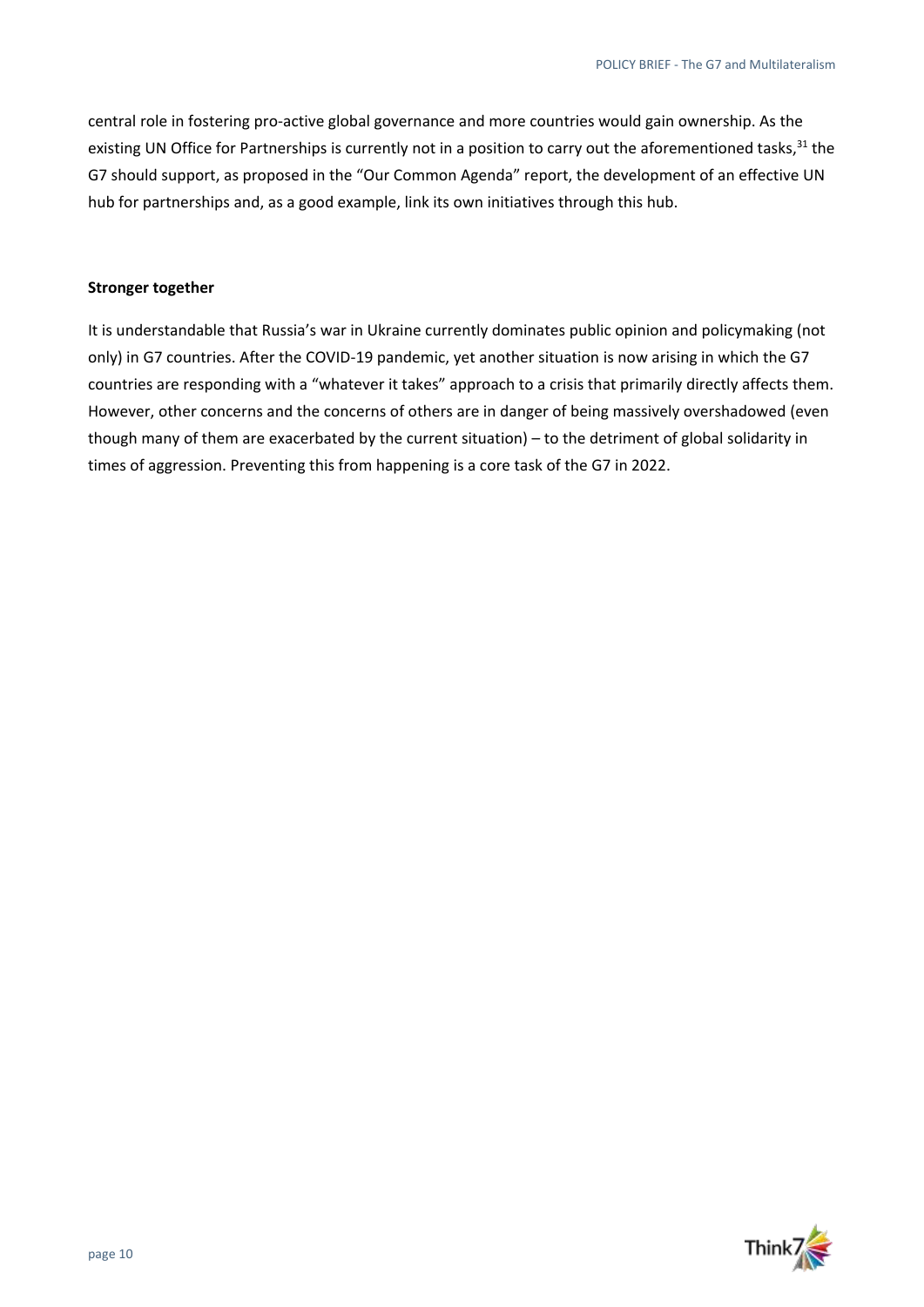# Endnotes

 $1$  The World Tourism Organization (UNWTO) Executive Council has decided to hold an extraordinary UNWTO General Assembly to suspend Russia's membership, which was however met with criticism, e.g. on behalf of UN Secretary-General Guterres.<br><sup>2</sup> Kejizer, N., Weinlich, S., & Grimm, S. (2022, 04 March). *UN General Assembly voting on Ukraine – What* 

*does it tell us about African states' relations with external partners?* [https://blogs.die](https://blogs.die-gdi.de/2022/03/04/un-general-assembly-voting-on-ukraine-what-does-it-tell-us-about-african-states-relations-with-external-partners/)[gdi.de/2022/03/04/un-general-assembly-voting-on-ukraine-what-does-it-tell-us-about-african-states-](https://blogs.die-gdi.de/2022/03/04/un-general-assembly-voting-on-ukraine-what-does-it-tell-us-about-african-states-relations-with-external-partners/)

[relations-with-external-partners/.](https://blogs.die-gdi.de/2022/03/04/un-general-assembly-voting-on-ukraine-what-does-it-tell-us-about-african-states-relations-with-external-partners/)<br><sup>3</sup> At the 11th Emergency Special Session of the General Assembly on Ukraine, 141 countries supported the resolution. But we also need to further analyse the explanations of vote of those who abstained (35), did not vote (12), or voted against (4, plus Russia). See [https://media.un.org/en/asset/k1b/k1bnnr4ntp.](https://media.un.org/en/asset/k1b/k1bnnr4ntp) 4 United Nations. (2021). *Our Common Agenda – Report of the Secretary-General*. New York: United

Nations. https://www.un.org/en/content/common-agenda-<br>report/assets/pdf/Common Agenda Report English.pdf.

 Foreign Office of Germany. (2022, 01 March). *Speech by Foreign Minister Annalena Baerbock at the*   $5$  It might be wise to also self-critically evaluate one's past engagement in the world, see also Federal *Emergency Special Session of the UN General Assembly on Ukraine*. [https://www.auswaertiges-](https://www.auswaertiges-amt.de/en/newsroom/news/-/2514706)

[amt.de/en/newsroom/news/-/2514706.](https://www.auswaertiges-amt.de/en/newsroom/news/-/2514706)<br><sup>6</sup> G7 Germany. (2022). *Policy Priorities for Germany's G7 Presidency in 2022*.

[https://www.g7germany.de/resource/blob/998352/2000328/6cb78b73c9f000183e69738c255d9cc9/2022-](https://www.g7germany.de/resource/blob/998352/2000328/6cb78b73c9f000183e69738c255d9cc9/2022-01-21-g7-programm-en-data.pdf?download=1)  $\frac{01-21-g7-programm-en-data.pdf?download=1$ , p.3.<br><sup>7</sup> Together with 16 other G20 members Indonesia voted in favour of the General Assembly resolution on

the aggression against Ukraine (China, India, and South Africa abstained).

8 See Beisheim, M. (2021, 09 December). *Conflicts in UN Reform Negotiations – Insights into and from the Review of the High-level Political Forum on Sustainable Development*. SWP Research Paper 2021/RP 09. <https://www.doi.org/10.18449/2021RP09>and also Brozus, L. (2022, 12 August). *Cooperation out of necessity and Cooperation out of choice*. [https://multilateralismus.com/en/blog/brozus-cooperation-out-of-](https://multilateralismus.com/en/blog/brozus-cooperation-out-of-necessity-and-cooperation-out-of-choice)

[necessity-and-cooperation-out-of-choice.](https://multilateralismus.com/en/blog/brozus-cooperation-out-of-necessity-and-cooperation-out-of-choice)<br><sup>9</sup> Beisheim, M., & Simon, N. (2017). Die Umsetzung der SDG durch Multi-Stakeholder Partnerschaften. In P. Lepenies, & E. Sondermann (Eds.), *Globale politische Ziele – Bestandsaufnahme und Ausblick des Post-2015 Prozesses*, (pp. 195-218). Baden-Baden: Nomos[. https://doi.org/10.5771/9783845274911-195.](https://doi.org/10.5771/9783845274911-195) 10 See also Brozus, L. (2021, 20 December). *G7: Inklusiver, selektiver und vorausschauender* 

*Multilateralismus – Ideen für die deutsche Präsidentschaft*. SWP-Aktuell 2021/A 83.

[https://doi.org/10.18449/2021A83.](https://doi.org/10.18449/2021A83) 11 G7 United Kingdom. (2021). *The Cornwall Consensus – Build Forward Better*. [https://www.g7uk.org/wp-](https://www.g7uk.org/wp-content/uploads/2021/06/G7-Economic-Resilience-Panel-The-Cornwall-Consensus.pdf)

[content/uploads/2021/06/G7-Economic-Resilience-Panel-The-Cornwall-Consensus.pdf.](https://www.g7uk.org/wp-content/uploads/2021/06/G7-Economic-Resilience-Panel-The-Cornwall-Consensus.pdf) 12 Beisheim, M., & Weinlich, S. (2022, 14 February). *Speedboat and ocean liner – How can the G7 and the UN make multilateralism sustainable?* [https://www.swp-berlin.org/publikation/speedboat-and-ocean](https://www.swp-berlin.org/publikation/speedboat-and-ocean-liner-how-can-the-g7-and-the-un-make-multilateralism-sustainable)[liner-how-can-the-g7-and-the-un-make-multilateralism-sustainable.](https://www.swp-berlin.org/publikation/speedboat-and-ocean-liner-how-can-the-g7-and-the-un-make-multilateralism-sustainable) 13 Weinlich, S., Gulrajani, N., & Haug, Sebastian. (2022). *Reinforcing United Nations Funding: How the G7* 

*Can Strengthen Multilateralism*. Policy Brief, T7 Task Force International cooperation for the global common good.

14 See Dröge, S. (2020). *The EU's CO2 Border Adjustment: Climate or Fiscal Policy?* [https://www.swp](https://www.swp-berlin.org/en/publication/the-eus-co2-border-adjustment-climate-or-fiscal-policy)[berlin.org/en/publication/the-eus-co2-border-adjustment-climate-or-fiscal-policy.](https://www.swp-berlin.org/en/publication/the-eus-co2-border-adjustment-climate-or-fiscal-policy)

<sup>15</sup> See Mildner, S.-A., Schmucker, C., Brandi, C., Moltke, A., Schneider-Petsinger, M, Schott, J.J., & Tentori, D. (2022). *WTO 2.0 – Making the Multilateral Trading System Fit For the 21st Century and How the G7 Can Help.* T7 Policy Brief.

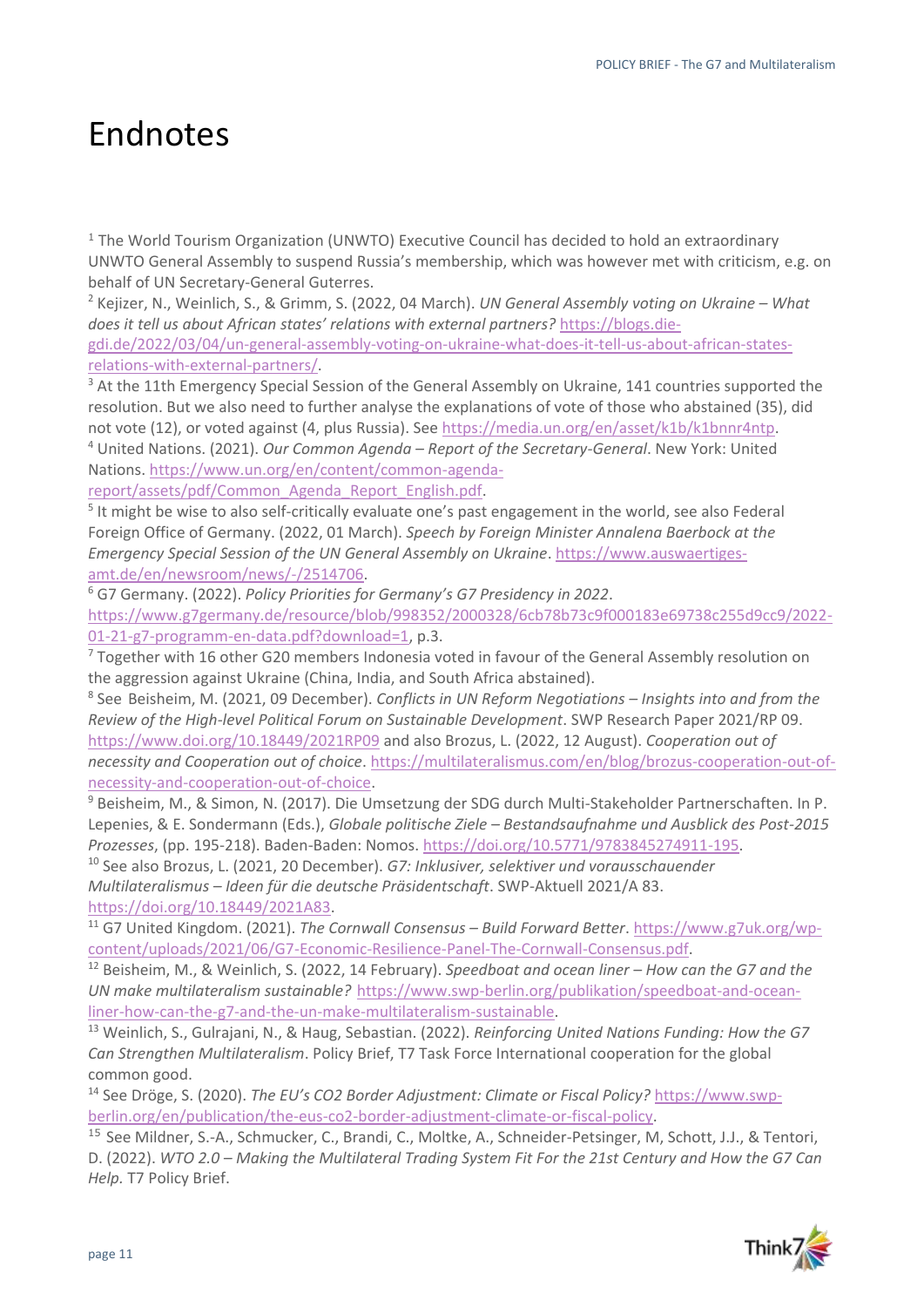16 UN Secretary-General's High-level Panel on Digital Cooperation. (2019). *The age of digital interdependence – Report of the UN Secretary-General's High-level Panel on Digital Cooperation*. [https://www.un.org/en/pdfs/DigitalCooperation-report-for%20web.pdf.](https://www.un.org/en/pdfs/DigitalCooperation-report-for%20web.pdf) 17 United Nations. (2020). *United Nations Secretary General's Roadmap for Digital Cooperation*.

[https://www.un.org/en/content/digital-cooperation-roadmap/.](https://www.un.org/en/content/digital-cooperation-roadmap/) 18 See also Voelsen, D. (2021, 10 November). *Die G7 und die globale digitale Ordnung –*

*Gestaltungsmöglichkeiten für den deutschen G7-Vorsitz*. SWP-Aktuell 2021/A 71. [https://doi.org/10.18449/2021A71.](https://doi.org/10.18449/2021A71)

<sup>19</sup> Voelsen, D. (2022, 3 March). *Globale digitale Kooperation nach Russlands Angriff auf die Ukraine: Die G7 als Impulsgeber.* [https://www.swp-berlin.org/publikation/globale-digitale-kooperation-nach-russlands](https://www.swp-berlin.org/publikation/globale-digitale-kooperation-nach-russlands-angriff-auf-die-ukraine-die-g7-als-impulsgeber)[angriff-auf-die-ukraine-die-g7-als-impulsgeber.](https://www.swp-berlin.org/publikation/globale-digitale-kooperation-nach-russlands-angriff-auf-die-ukraine-die-g7-als-impulsgeber)

<sup>20</sup> Kettemann, M. C., & Paulus A. (2020). *An Update for the Internet. Reforming global digital cooperation in 2021.* Global Governance Spotlight. [https://www.sef-bonn.org/fileadmin/SEF-](https://www.sef-bonn.org/fileadmin/SEF-Dateiliste/04_Publikationen/GG-Spotlight/2020/ggs_2020-04_en.pdf)

Dateiliste/04 Publikationen/GG-Spotlight/2020/ggs 2020-04 en.pdf

<sup>21</sup> See Gowan, R. (2022). *It's 'Effectively Impossible' To Kick Russia Out Of the UN, But There Are Other Options*[, https://www.defenseone.com/threats/2022/03/its-effectively-impossible-kick-russia-out-un](https://www.defenseone.com/threats/2022/03/its-effectively-impossible-kick-russia-out-un-there-are-other-options/362673/)[there-are-other-options/362673/.](https://www.defenseone.com/threats/2022/03/its-effectively-impossible-kick-russia-out-un-there-are-other-options/362673/)<br><sup>22</sup> G7 Germany. (2022). *Policy Priorities for Germany's G7 Presidency in 2022*, p. 4.

[https://www.g7germany.de/resource/blob/998352/2000328/6cb78b73c9f000183e69738c255d9cc9/2022-](https://www.g7germany.de/resource/blob/998352/2000328/6cb78b73c9f000183e69738c255d9cc9/2022-01-21-g7-programm-en-data.pdf?download=1) [01-21-g7-programm-en-data.pdf?download=1.](https://www.g7germany.de/resource/blob/998352/2000328/6cb78b73c9f000183e69738c255d9cc9/2022-01-21-g7-programm-en-data.pdf?download=1)<br><sup>23</sup> See also Michaelowa, A., Censkowsky, P., Peterson, S., Stua, M., Brandi, C., Bauer, S., Jacob, M., Nolden,

C., Banning, T., & Fung, L. (2022). *Inclusive climate clubs – for an alliance with a balance of carrots and sticks*. Policy Brief, T7 Task Force Climate and Environment.

<sup>24</sup>Dröge. S., & Steckel, J. (2022, 16 March) *Klimaklub und Schwellenländer* 

<https://www.fr.de/meinung/gastbeitraege/klimaklub-und-schwellenlaender-91415041.html>

25 Kloke-Lesch, A., & Berger, A. (2022, 17 February). *Deutsche G7-Präsidentschaft: Ambition in schwierigem Umfeld*. [https://www.welthungerhilfe.de/welternaehrung/rubriken/entwicklungspolitik-agenda-2030/was](https://www.welthungerhilfe.de/welternaehrung/rubriken/entwicklungspolitik-agenda-2030/was-ist-wichtig-fuer-die-deutsche-g7-praesidentschaft/)[ist-wichtig-fuer-die-deutsche-g7-praesidentschaft/.](https://www.welthungerhilfe.de/welternaehrung/rubriken/entwicklungspolitik-agenda-2030/was-ist-wichtig-fuer-die-deutsche-g7-praesidentschaft/) 26 Doctors without Borders (2022). *COVAX: A Broken Promise for Vaccine Equity*.

[https://www.doctorswithoutborders.org/latest/covax-broken-promise-vaccine-equity.](https://www.doctorswithoutborders.org/latest/covax-broken-promise-vaccine-equity)

<sup>27</sup> Stamm A., Strupat, C., & Hornidge, A.K. (2021). *Global Access to Covid-19 Vaccines. Challenges in Production, Affordability, Distribution and Utilisation*[. https://www.die](https://www.die-gdi.de/uploads/media/DP_19.2021.pdf)[gdi.de/uploads/media/DP\\_19.2021.pdf](https://www.die-gdi.de/uploads/media/DP_19.2021.pdf) 

 28 Economic and Social Council (2021). *Statement on universal affordable vaccination against coronavirus*  disease (COVID-19), international cooperation and intellectual property. E/C.12/2021/1 (English). Geneva: 21 April 2021. [https://documents-dds-](https://documents-dds-ny.un.org/doc/UNDOC/GEN/G21/094/62/PDF/G2109462.pdf?OpenElement)

[ny.un.org/doc/UNDOC/GEN/G21/094/62/PDF/G2109462.pdf?OpenElement.](https://documents-dds-ny.un.org/doc/UNDOC/GEN/G21/094/62/PDF/G2109462.pdf?OpenElement)

<sup>29</sup> Alliance for Multilateralism: *Action Areas*[, https://multilateralism.org/actionareas/.](https://multilateralism.org/actionareas/)<br><sup>30</sup> See Bradford, C. (2022). *The shock of war and the alobal agenda.* [https://www.global-solutions-](https://www.global-solutions-initiative.org/press-news/the-shock-of-war-and-the-global-agenda-by-colin-bradford/)

initiative.org/press-news/the-shock-of-war-and-the-global-agenda-by-colin-bradford/*.* . 31 See Beisheim, M., & Simon, N. (2018). Multistakeholder Partnerships for the SDGs: Actors' Views on UN

Metagovernance. *Global Governance*, *24*(2018), 497-515. [https://doi.org/10.1163/19426720-02404003.](https://doi.org/10.1163/19426720-02404003)



 $\overline{a}$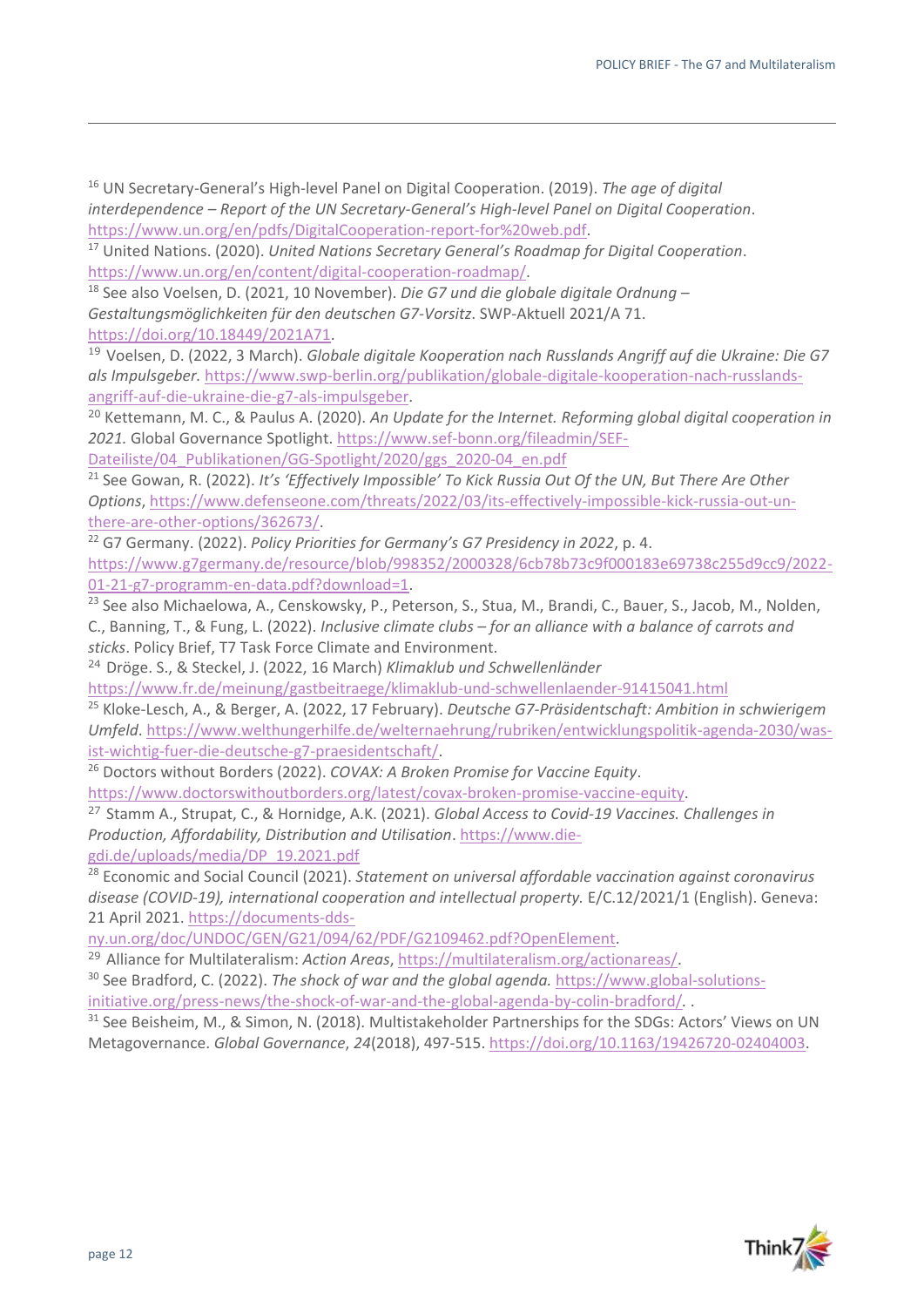# About the Authors

**Marianne Beisheim –** Stiftung Wissenschaft und Politik (SWP)



Marianne Beisheim is Senior Associate at Stiftung Wissenschaft und Politik (SWP), the German Institute for International and Security Affairs, where her focus is on sustainable development governance. She is an expert on the follow-up and review processes on the UN's 2030 Agenda for Sustainable Development. Among other things, she is a member of the UN-Political Advisory Board of the German Federal Foreign Office, of the Leadership Council of SDSN Germany, and the Research Council of the United Nations Association Germany.

**Axel Berger –** German Development Institute / Deutsches Institut für Entwicklungspolitik (DIE)



Dr. Axel Berger is Deputy Director (ad interim) at the German Development Institute / Deutsches Institut für Entwicklungspolitik (DIE) He is heading the G20 Policy Research Group at DIE. He is a member of the G20 Trade and Investment Research Network (TIRN) and works on the design, effects and diffusion patterns of international trade and investment agreements, with a focus on emerging markets and developing countries. Other areas of research include the effects of an international investment facilitation framework, the impact of free trade agreements on upgrading within global value chains and the role of the G20.

**Lars Brozus –** Stiftung Wissenschaft und Politik (SWP)



Lars Brozus is Senior Associate at Stiftung Wissenschaft und Politik (SWP), the German Institute for International and Security Affairs, and Deputy Head of the Global Issues Research Division. He is an expert on strategic foresight and global governance. Before joining SWP, Lars was managing director of the Research Centre (SFB) 700 "Governance in Areas of Limited Statehood" at Freie Universität Berlin and served as foreign policy adviser in the German Bundestag. He holds a doctorate in Political Science.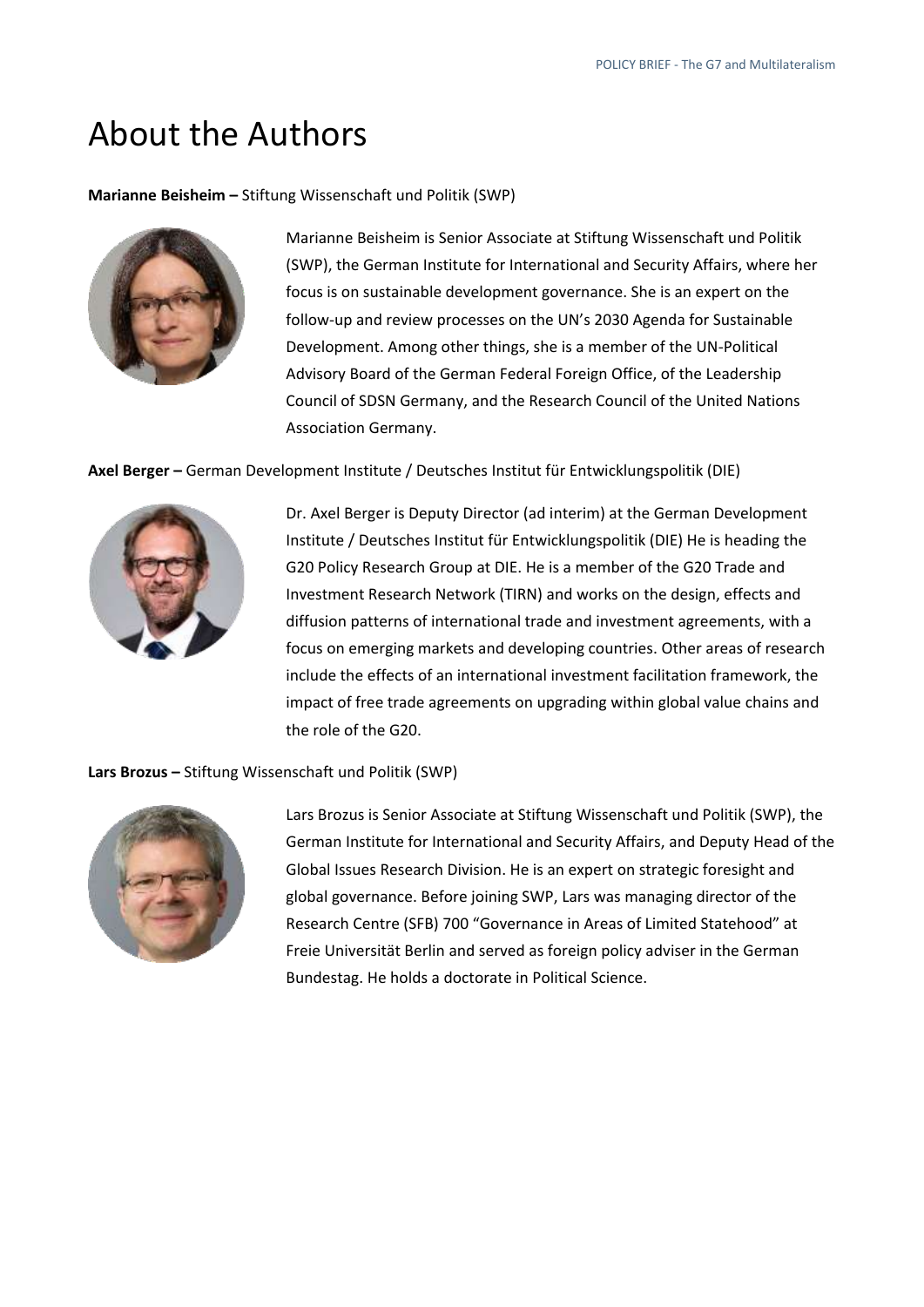#### **Adolf Kloke-Lesch –** Sustainable Development Solutions Network Europe



 Network Europe (SDSN Europe) and an Associate Fellow with the German Adolf Kloke-Lesch is Co-Chair of the Sustainable Development Solutions Development Institute / Deutsches Institut für Entwicklungspolitik (DIE). Before he was Executive Director of the Germany (SDSN Germany), Managing Director at Deutsche Gesellschaft für Internationale Zusammenarbeit (GIZ) and Director General (Global Policies; Multilateral Development Policy; Africa, Middle East) at the German Federal Ministry for Economic Cooperation and Development (BMZ; 2007-2010) which he joined in 1978.

#### **Ronja Scheler –** Körber-Stiftung / Körber Foundation



Ronja Scheler is Programme Director International Affairs with Körber-Stiftung, a German private foundation, where she leads the foundation's activities on multilateral cooperation. She is also a Special Advisor to the Paris Peace Forum. Ronja is an expert of German and European foreign and security policy and holds a PhD on EU-ASEAN cooperation in non-traditional security.

#### **Silke Weinlich –** German Development Institute / Deutsches Institut für Entwicklungspolitik (DIE)



Silke Weinlich is Senior Researcher at the German Development Institute / Deutsches Institut für Entwicklungspolitik (DIE), and member of the research programme on Inter- and Transnational Cooperation. She works on global governance and sustainable development with a focus on the United Nations. She leads a research and policy advice project on the UN development system and its reform need and has worked on multilateral development finance. Among other things, she is a member of the Research Council of the United Nations Association Germany.